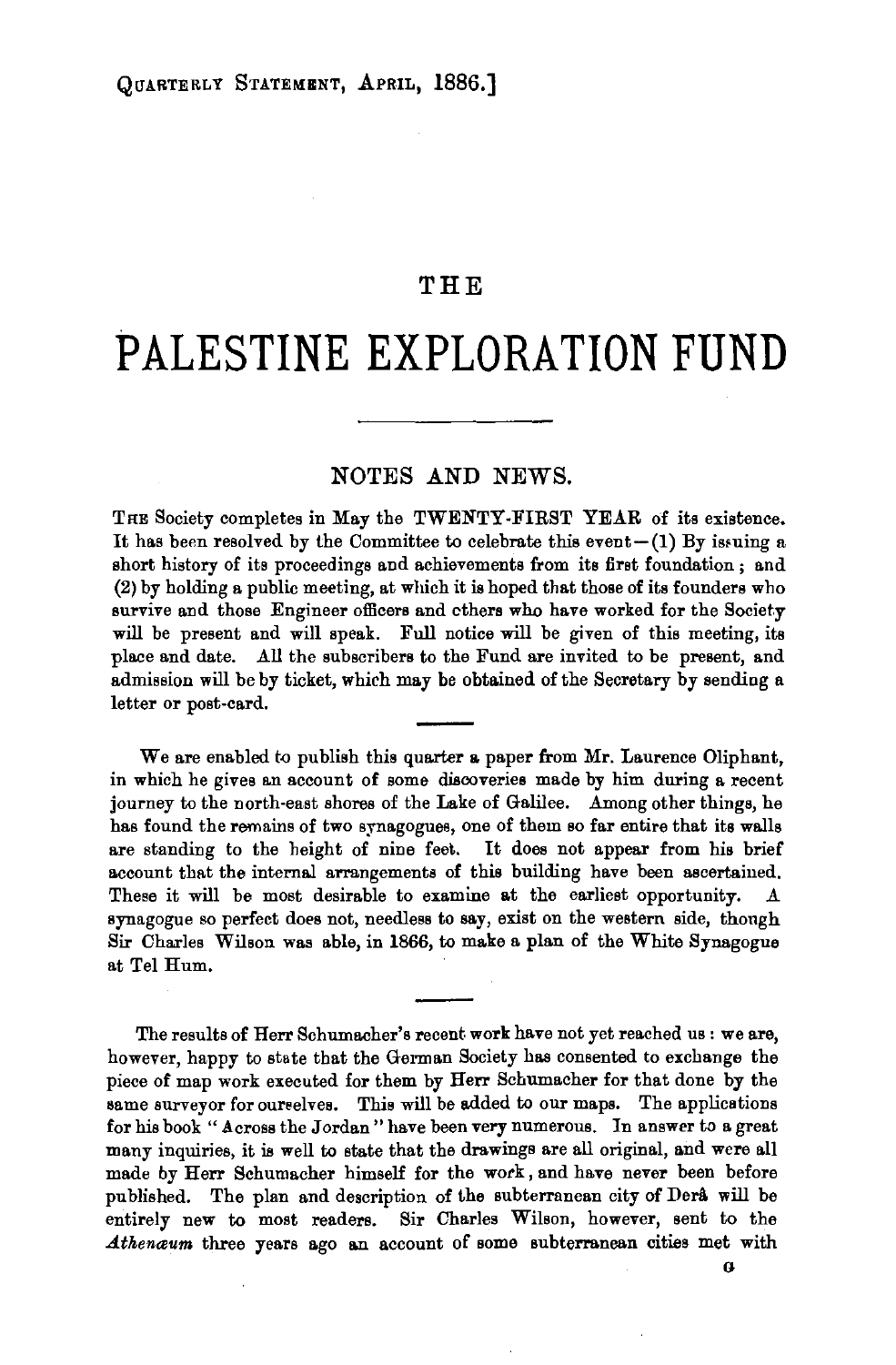by him in Anatolia on a much larger scale. The plan of Ed D'rah is as yet incomplete, and there may be important additions to make, while with the aid of a magnesium lamp and other instruments it may be possible to obtain some formation upon the date of its construction and its history.

Professor Hayter Lewis started for a second journey to Palestine on Thursday, the 25th ult., intending to make a further examination into the Dome of the Rock. Professor Dr. Post, of Beyrout, is about to pay a botanic and archæological visit to Damascus and the Hauran, and has promised a paper on the results of his journey and any general information which he can gather, to the Society. Dr. Chaplin has resigned his office at Jerusalem, and will not go out again. The Society lose in him a steady friend and representative, but they hope that his vast knowledge of modern Palestine may be in some way utilised at home. Sir Charles Warren returns to London to take up a most serious and responsible office. Mr. Laurence Oliphant returns next month to England.

Professor Hull's Geological Memoir is now ready. It is issued as a supplementary volume to the " Survey of Western Palestine," uniform in size, though not so thick a volume; its price, to subscribers only, is 12s. 6d. It is fully illustrated by geological maps and sections.

Captain Conder is writing another book for the Committee, on the con· dition of Palestine and its inhabitants in various ages, from the earliest times to the end of the Crusading period, founded mainly on the monumental evidence. He intends to show in that work what we should have known if the country and the people of the Hebrew literature had entirely perished. It will be published in the autumn.

Captain Conder has also written a reply to a recent article by Professor Socin in which a few remarks were made in this Journal of October last. The article investigates certain strictures which the Professor thought proper to pass upon the Survey of Western Palestine, and will be found fully to corroborate the short reply made to Professor Socin in the *Quarterly Statement* of October last. It is promised for the *Expositor* of May.

Mr. Guy le Strange is compiling for the Committee a Gazetteer of Palestine from the early Arabic geographers. He expects to have this ready by the end of the year.

The Palestine Pilgrims' Text Society has issued its "Procopius," long promised. It is not published for the general public, but sent out to subscribers only. The Council's Report for the year 1885 can be had on application.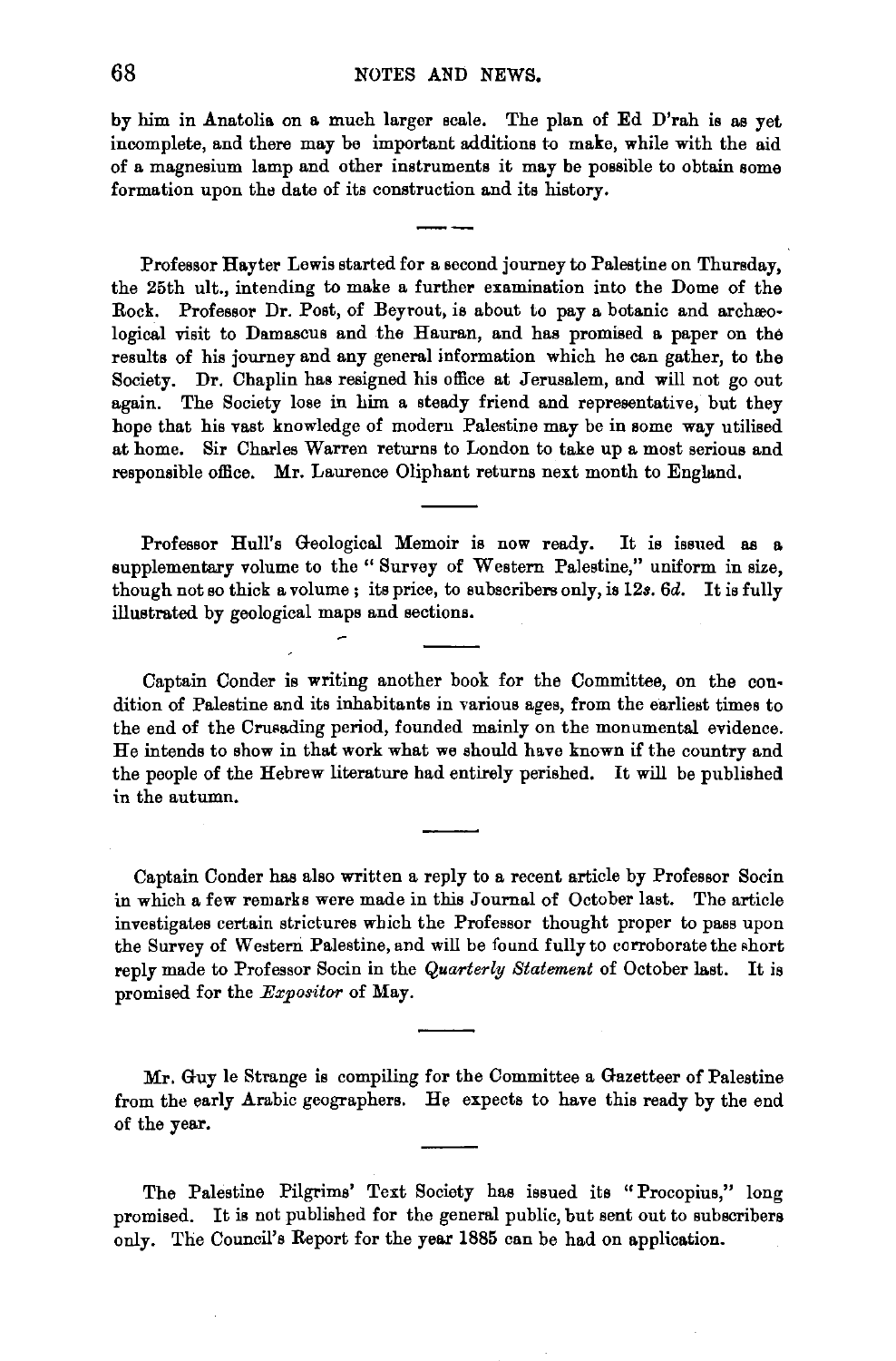The following is the Balance Sheet, with the Treasurer's Statement, for the  $year 1885 : -$ BALT ANOT SHEETS 1985

|                                     |               |         |              | DALANCE SHEET, 1889.                                              |                         |  |  |  |  |
|-------------------------------------|---------------|---------|--------------|-------------------------------------------------------------------|-------------------------|--|--|--|--|
| RECEIPTS.                           |               |         | EXPENDITURE. |                                                                   |                         |  |  |  |  |
| January 1, 1885—                    |               | £ s. d. |              | December 31, 1885-<br>£                                           | s. d.                   |  |  |  |  |
| Balance                             | 249           | 3       | -2           | By Exploration Maps                                               |                         |  |  |  |  |
| December 31, 1885-                  |               |         |              | and Memoirs  1,560 15 11                                          |                         |  |  |  |  |
| By Subscriptions and                |               |         |              | Books<br>288<br>6<br>$\ddot{\phantom{a}}$<br>$\ddot{\phantom{a}}$ | $\overline{\mathbf{4}}$ |  |  |  |  |
| Donations                           | 1,389 17      |         | 6            | 400<br>Printers<br>0                                              | - 0                     |  |  |  |  |
| Maps and Memoirs                    | $464 \quad 6$ |         |              | Salaries, Rent, Office                                            |                         |  |  |  |  |
| Books<br>$\ddot{\phantom{a}}$       | 135 11        |         | 4            | and Stationery<br>486<br>7                                        | 4                       |  |  |  |  |
| Legacy<br>$\cdot \cdot$             | 900           | 0       | $\bf{0}$     | Advertising<br>12 15<br>$\ddotsc$                                 | $\bf{0}$                |  |  |  |  |
| Photographs<br>$\ddot{\phantom{a}}$ | 14            | 5       | 7            | 17<br>Lecture expenses<br>4                                       | 6                       |  |  |  |  |
|                                     |               |         |              | Postage and Parcels<br>56<br>-13                                  | 6                       |  |  |  |  |
|                                     |               |         |              | Balance<br>331<br>1                                               | - 1                     |  |  |  |  |
|                                     | £3,153        | 3       | 8            | £3,153<br>3                                                       | - 8                     |  |  |  |  |
|                                     |               |         |              | Examined and found correct.                                       |                         |  |  |  |  |

WALTER MORRISON.

*Hon. Treasurer.* 

## TREASURER'S STATEMENT.

The proportion of expenditure is as follows, the items of "Exploration" and "Maps and Memoirs" being thrown together as necessarily connected :-

| Exploration, Maps and Memoirs.                     |                      |           |          |                                         | $\ddot{\phantom{0}}$ | $\cdots$                        | $\cdot \cdot$        | -61             |
|----------------------------------------------------|----------------------|-----------|----------|-----------------------------------------|----------------------|---------------------------------|----------------------|-----------------|
| Printers                                           | $\ddot{\phantom{a}}$ | $\cdot$ . | $\cdots$ | $\ddot{\phantom{0}}$                    | $\cdot$              | $\ddot{\phantom{1}}$            | $\ddot{\phantom{a}}$ | .16             |
| Office and managment                               |                      |           |          |                                         | $\ddotsc$            | $\ddotsc$                       | $\ddot{\phantom{a}}$ | $\cdot 23$      |
| At the beginning of the year the liabilities were- |                      |           |          |                                         |                      |                                 |                      |                 |
| (1) On Maps and Memoirs                            |                      |           |          | and the state of the state of the state |                      | <b><i>Charles Committee</i></b> |                      | $\ldots$ £1.572 |
| $(2)$ Printers                                     |                      |           | $\cdots$ | $\bullet$                               | $\ddot{\phantom{a}}$ | $\ddot{\phantom{0}}$            | $\ddot{\phantom{a}}$ | £400            |

The liabilities are now (March 26th) on the former account £1,112, of which the sum of £850 is a loan, the repayment of which is not immediately pressing, though it would be desirable. On the second account the present liability is £300.

The assets of the Society consist of- $(1)$  Its large and important collections at South Kensington and its office in Adam Street. It is, of course, impossible to value this unique museum. {2) Its books, consisting of the unsubscribed copies of the "Survey of Western Palestine," with the new Geological Memoirs, which are alone sufficient to cover all the liabilities; almost complete new editions of "Tent Work" and "Heth and Moab;" "Across the Jordan;" and "Mount Seir." (3) The collection of survey instruments, valued at several hundreds of pounds. (4) The valuable maps, five in number. (5) The Library, rapidly growing, the furniture, &c. (6) The unpublished MSS., namely, Conder's Eastern Survey, Ganneau's drawings, Hart's Naturalist's Memoirs, and Schumacher's new Survey not yet received. Subscribers will please to remember that exploration does not stop short at the collection of facts, but includes their publication. If, therefore, money is required for publication of results, thus also is Exploration.

The Committee condurting the Inquiry have sent to press a large number of Questions, and hope to have begun their labours before the next number of this

G 2